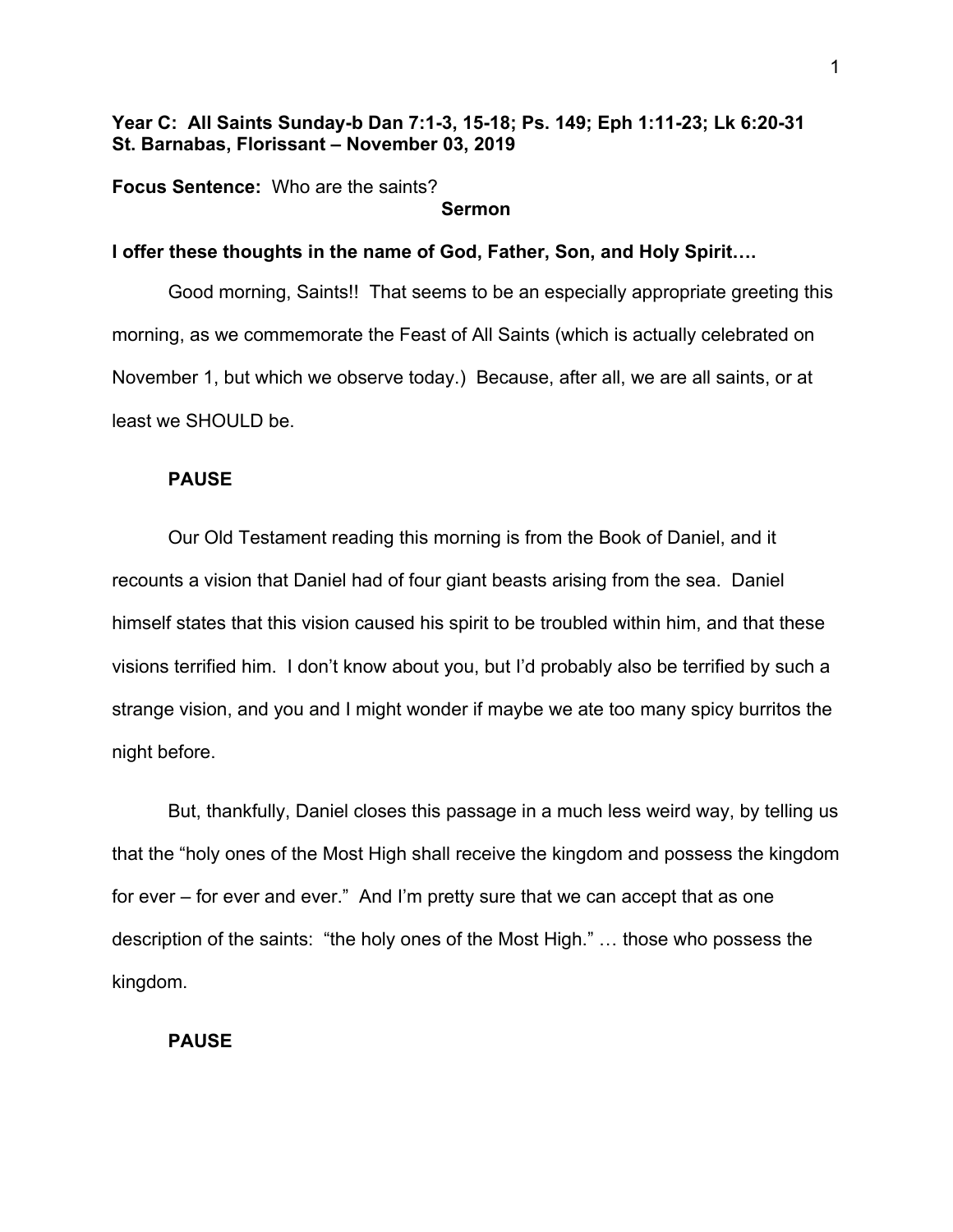Thanks, Daniel……….that's great, and we do appreciate your reassurance about receiving the kingdom…………but, we're still left with that old, nagging question: How do we know if *we* are "holy ones of the Most High"??...How do we know if we're really "saints"?

Well, to answer this question, it seems that it would be a good thing to look back at our Gospel reading for this morning from Luke. The reading we heard is what's frequently called "the Beatitudes." That name is just a fancy way of echoing the first word of each line, from the Latin text: *Blessed*, or in Latin, *BEATUS*, hence "Beatitudes".

Blessed, or "fortunate" or "happy" is the word used to describe a class of people Luke is discussing here, and "blessed" is certainly another way of saying, "holy" or "saint" (which, by the way, also comes from Latin, the Latin word *SANCTUS*, and which means "set apart" or "holy".)

## **PAUSE**

Okay, then, with all that background information in hand, we could translate the beginnings of these lines from Luke's Gospel another way by saying, "You are saints, you who are poor" or "You are saints, you who are hungry now."

So, OK, problem solved. We have Jesus' commentary or description of sainthood. We can all rest easy now, because we now know what sainthood is all about, right?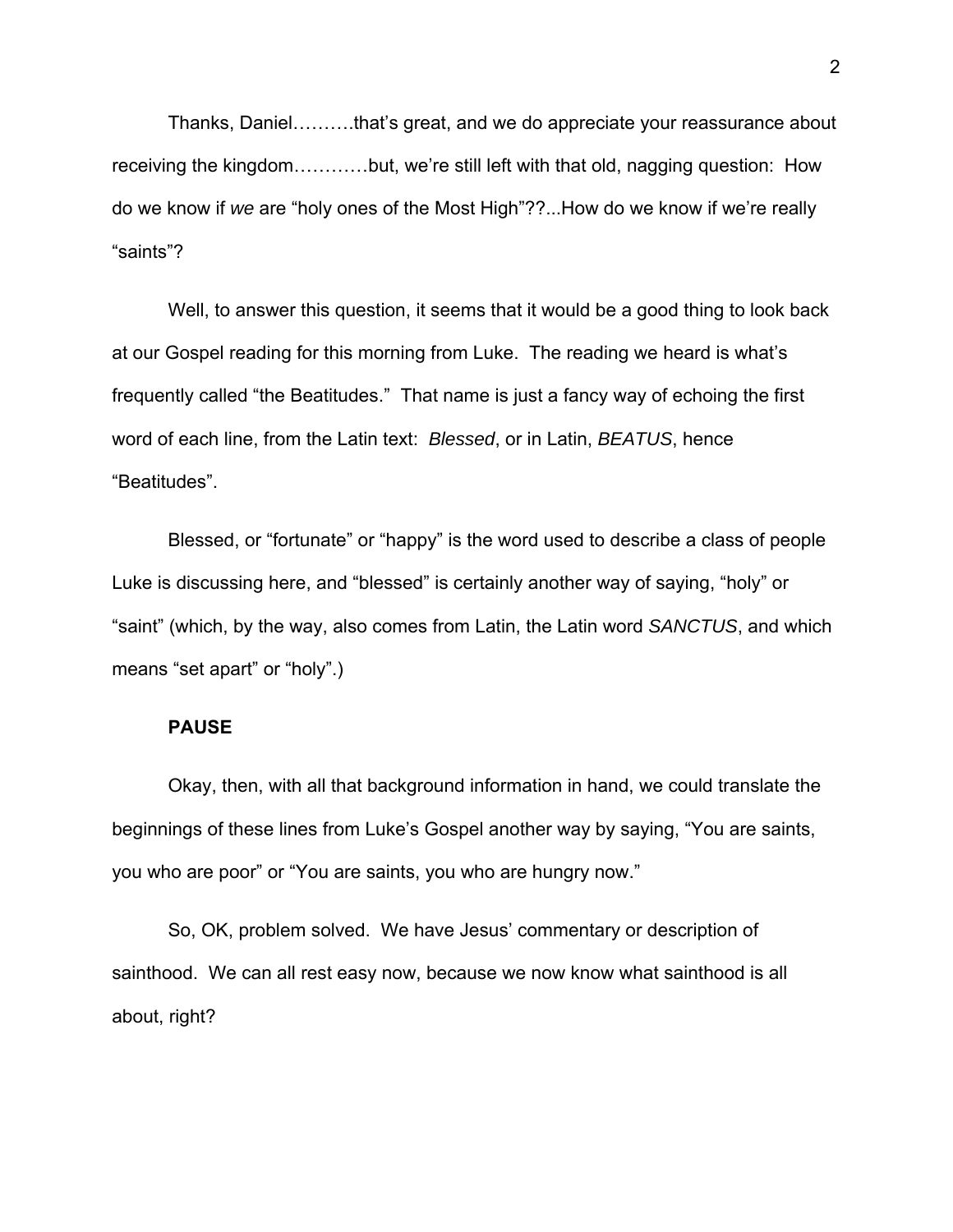Well, NO, because a careful reading of this passage from Luke might also come across as a bit *scary* when we take it seriously.

Why? Because Jesus seems to be saying that we are *blessed*, we are *fortunate*, we are *saints*, *when* we're poor, or *when* we're hungry, or *when* we weep, or even *when* we're hated, excluded, reviled, or defamed. And, sisters and brothers, I don't have to tell you that those are not generally considered to be good things.

And then, if that's not all bad enough, Jesus goes on to add the so-called "woes" to this list. As in: "Woe to you who are rich," and "woe to you who are full now," and "woe to you who are laughing now," and even "woe to you when all speak well of you." Seems to me that those **are** all good things. Because it also seems to me that most of us here this morning, even if we're not on the *Forbes' List of the Most Wealthy Americans*, well we're comfortable, we're probably pretty well-fed, and I'm fairly certain that most of do really appreciate it when people speak well of us. So how should we react to this list of Jesus'? Are we just not saints?

### **PAUSE**

Well, Jesus really turns things upside-down here; that's for sure. In Jesus' time, and even sometimes in today's world, it was considered a sign of God's favor to be rich in material goods, and to be well-fed. If you were a good and righteous person, then it would be evident to others by your prosperity. But Jesus is telling us here that we've got it all wrong if we buy into that prosperity stuff. It sounds like Jesus is saying that we're actually in trouble if we're prosperous, and happy, and all that.

#### **PAUSE**